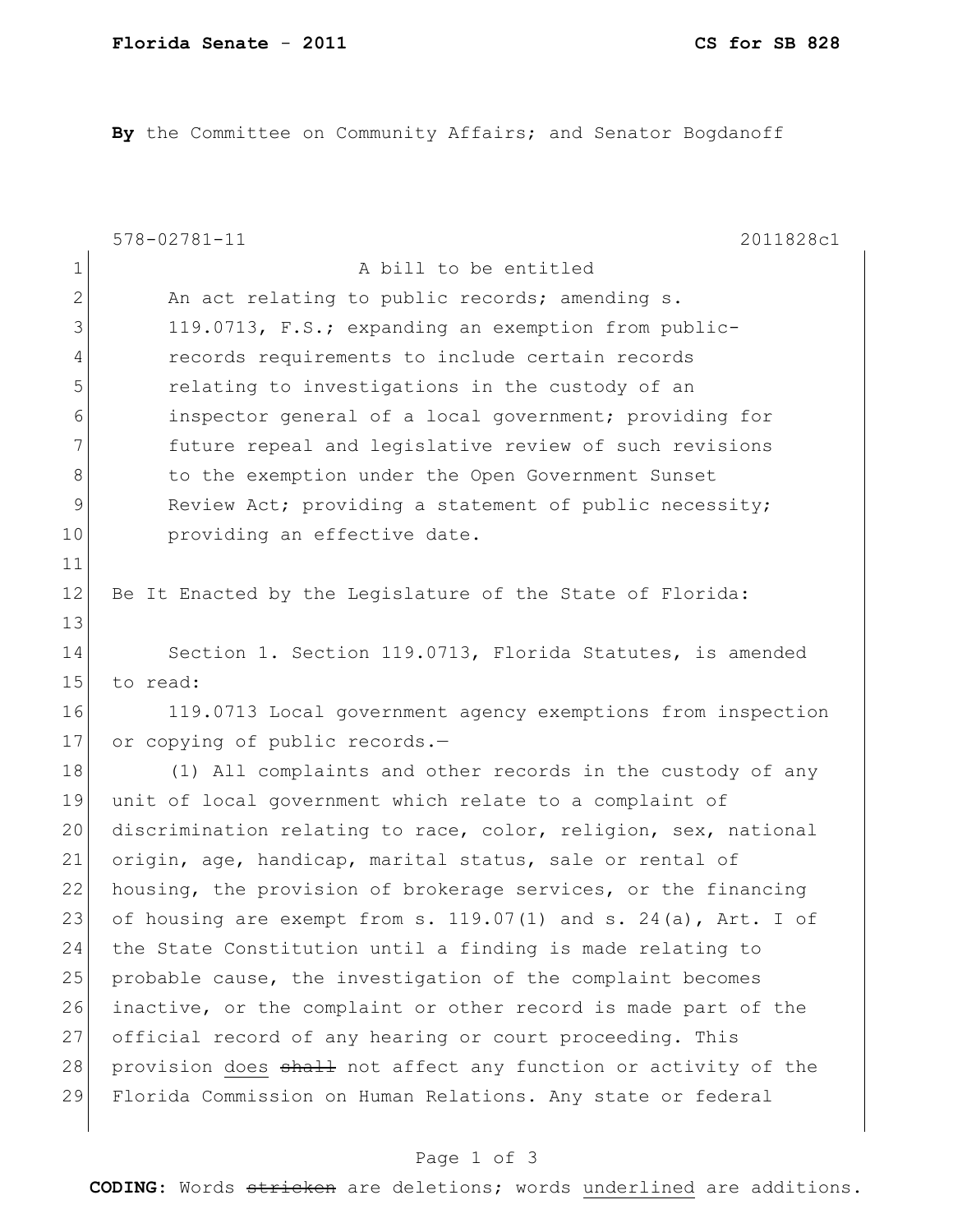|    | $578 - 02781 - 11$<br>2011828c1                                  |
|----|------------------------------------------------------------------|
| 30 | agency that is authorized to have access to such complaints or   |
| 31 | records by any provision of law shall be granted such access in  |
| 32 | the furtherance of such agency's statutory duties. This          |
| 33 | subsection does shall not be construed to modify or repeal any   |
| 34 | special or local act.                                            |
| 35 | (2) (a) The audit report of an internal auditor and the          |
| 36 | investigative report of the inspector general prepared for or on |
| 37 | behalf of a unit of local government becomes a public record     |
| 38 | when the audit or investigation becomes final. As used in this   |
| 39 | subsection, the term "unit of local government" means a county,  |
| 40 | municipality, special district, local agency, authority,         |
| 41 | consolidated city-county government, or any other local          |
| 42 | governmental body or public body corporate or politic authorized |
| 43 | or created by general or special law. An audit or investigation  |
| 44 | becomes final when the audit report or investigative report is   |
| 45 | presented to the unit of local government. Audit Workpapers and  |
| 46 | notes related to such audit and information received, produced,  |
| 47 | or derived from an investigation report are confidential and     |
| 48 | exempt from s. 119.07(1) and s. 24(a), Art. I of the State       |
| 49 | Constitution until the audit or investigation is complete        |
| 50 | completed and the audit report becomes final or when the         |
| 51 | investigation is no longer active. An investigation is active if |
| 52 | it is continuing with a reasonable, good faith anticipation of   |
| 53 | resolution and with reasonable dispatch.                         |
| 54 | (b) Paragraph (a) is subject to the Open Government Sunset       |
| 55 | Review Act in accordance with s. 119.15, and shall stand         |

 $57$  repeal through reenactment by the Legislature.

56 repealed on October 2, 2016, unless reviewed and saved from

58 (3) Any data, record, or document used directly or solely

## Page 2 of 3

**CODING**: Words stricken are deletions; words underlined are additions.